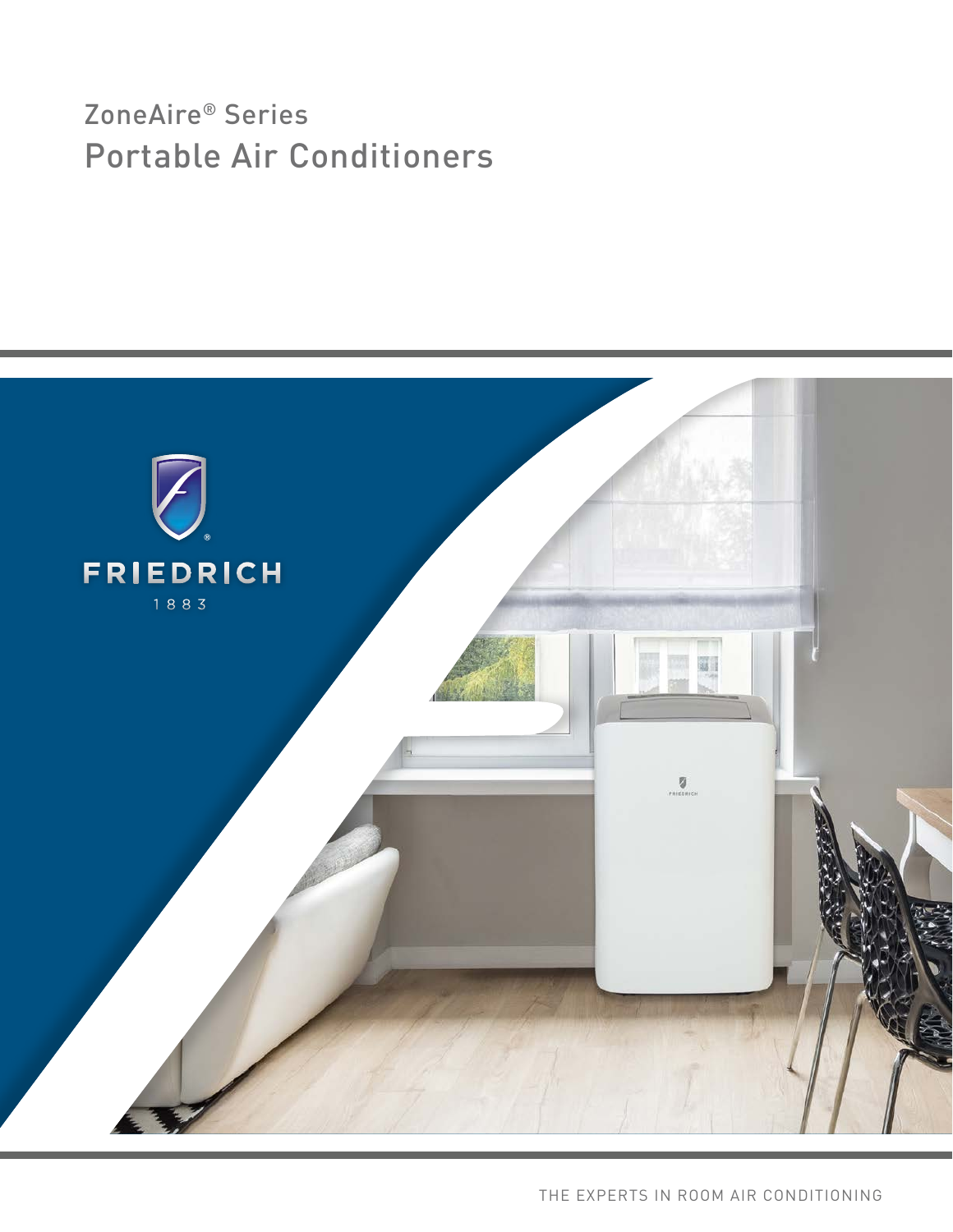## ZoneAire® Dual hose Portable Air Conditioners

### Intake & exhaust hoses provide up to 40% faster cooling.



#### Comfort & Convenience

- 3-IN-1 SYSTEM: Air conditioner, dehumidifier and fan
- 4-IN-1 SYSTEM: Air conditioner, heater (heat pump), dehumidifier and fan (ZHP14DA)
- Auto swing air louvers for even air distribution
- Self-evaporative condensate system - no bucket to empty
- Condensate overflow protectionthe unit will automatically shut off if tank should become full
- 3-speed fan
- Easy-access, washable antimicrobial filters
- Auto restart after power outage
- Built-in drain pump to remove condensate in heat pump mode (ZHP14DA)
- Removes up to 72 pts./day when used as a dehumidifier

#### Installation Features

- Quick installation Snap-in hoses and 115v operation mean quick start-up and cooling
- Easy-roll casters for portability
- All installation accessories included
- Window kit fits vertical and horizontal standard windows and some casement windows
- 6 ft. long power cord

NOTE: Air conditioners will provide cooling at outdoor temperatures down to 41°F and heat pump will provide heating at outdoor temperatures down to 14°F with single hose installation.

#### PORTABLE MODEL COMPARISON

|                                                 | <b>ZoneAire</b><br><b>DUAL HOSE</b> |           | <b>ZoneAire Compact</b><br>SINGLE HOSE |                    |                    |
|-------------------------------------------------|-------------------------------------|-----------|----------------------------------------|--------------------|--------------------|
|                                                 |                                     |           |                                        |                    |                    |
| Feature                                         | ZCP12DA                             | ZHP14DA   | P08SA                                  | P <sub>10</sub> SA | P <sub>12</sub> SA |
| Heating function                                |                                     | Υ         | Υ                                      | Υ                  | Υ                  |
| Coverage (Sq. Ft.)                              | up to 400                           | up to 500 | up to 200                              | up to 300          | up to 400          |
| Built-in drain pump                             |                                     | Υ         |                                        |                    |                    |
| Condensate overflow protection-<br>Auto shutoff | Υ                                   | Y         | Y                                      | Υ                  | Y                  |
| Auto restart after power outage                 | Υ                                   | Υ         | Y                                      | Υ                  | Υ                  |
| Built-in hose storage                           |                                     |           | Y                                      | Υ                  | Y                  |
| Easy-roll casters                               | Υ                                   | Y         | Y                                      | Υ                  | v                  |
| Window kit included                             | γ                                   | Υ         | Y                                      | Υ                  | Y                  |

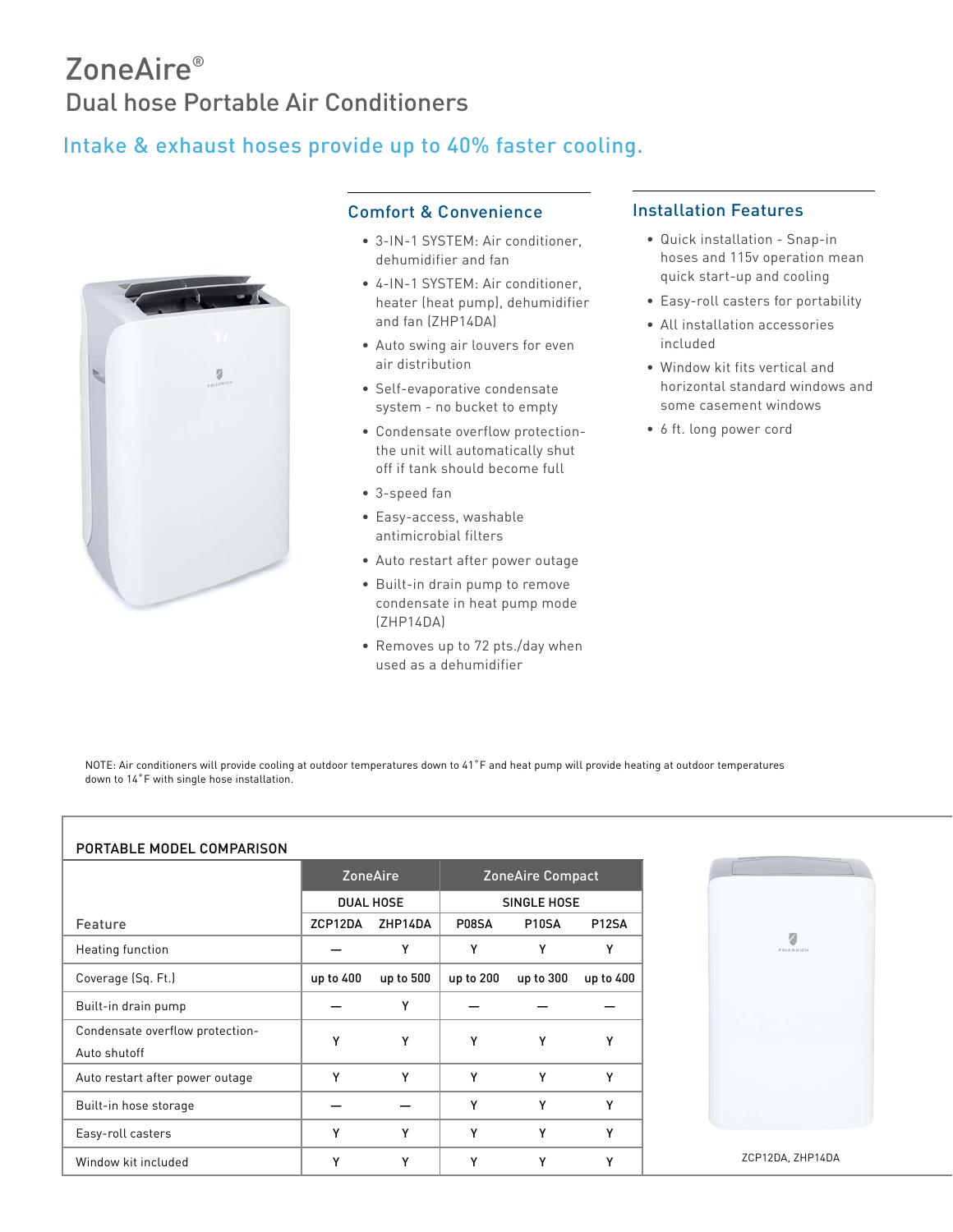## ZoneAire® Compact Single hose Portable Air Conditioners

### Small and compact for fast setup and easy storage.

#### Comfort & Convenience

- 3-in-1 system: Air conditioner, dehumidifier and heater
- One side offers cooling; the other creates heat - simply turn the unit around and attach the hose
- Super portability with built-in hose storage compartment
- Easy-access, washable antimicrobial dual filters
- 4-speed fan with Auto setting that maintains your ideal temperature
- Auto restart after power outage
- LCD remote control
- Unique Sleep Control function increases temperature 2 degrees every 4 hours

#### Installation Features

- Quick installation Snap-in hoses and 115v operation mean quick start-up and cooling
- Easy-roll casters for portability
- Small footprint, takes up minimal space - only 17" wide
- All installation accessories included
- 7 ft. long power cord



Controls feature large LED display and rotary dial fan and temperature adjustment

### ZoneAire® and ZoneAire® Compact Applications

- Supplemental or emergency cooling or heating anywhere
- Computer rooms
- Guard buildings
- Construction trailers/ RVs
- Workshops and garages
- Home offices
- Dorm rooms
- Bedrooms, attics and basements
- Sunrooms/ enclosed patios

#### IDEAL FOR AREAS WITH ADDED HEAT LOADS

You can quickly set up supplemental or emergency cooling for computer rooms.





P08SA, P10SA, P12SA



Bonus Heat Easily change from standard cooling to heating by turning the unit around and attaching the hose.